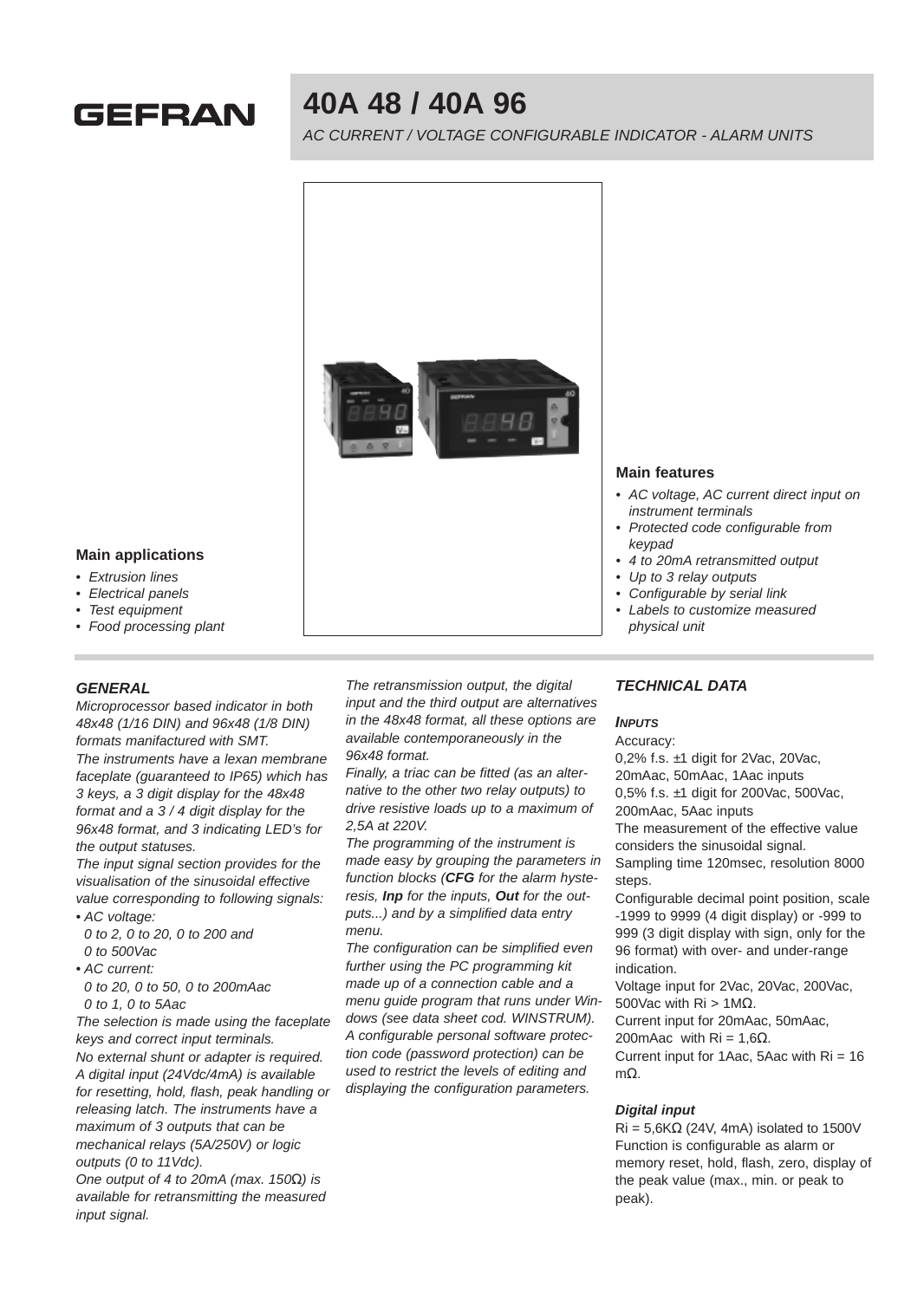#### **Humidity**: 20 to 85%Ur non-condensing

## **OUTPUTS**

#### **Relay**

with NO (NC) contacts rated at 5A/250V at  $cos\varphi = 1$ .

Logic (only for Out1 and Out2) Output type D 11Vdc, Rout =  $220\Omega$ (6V/20mA).

**Triac** (only 96 format) for Out1, excluded Out2 24 to 240Vac ±10%, 3Amax Snubberless,  $I<sup>2</sup>t = 128A<sup>2</sup>sec$ 

A maximum of three trip points can be set as absolute, deviation or symmetrical deviation alarms. The hysteresis of each alarm is individually configurable. Alarm masking with exclusion on power up, memory and configurable delay and minimum intervention time. The trip point may be set at any point on the scale.

### **Analog Retransmission**

4 to 20mA on max. 150Ω load.

## **POWER SUPPLY**

**40A 48** Standard: 100...240Vac ± 10% optional: 20...27Vac/dc ± 10% **40A 96** Standard: 100...240Vac/dc ± 10% optional: 11...27Vac/dc ± 10%

50/60Hz, max. 6VA Protected by an internal fuse (not replaceable by the operator).

## **AMBIENT CONDITIONS**

**Working temperature range**: 0 to 50°C **Storage temperature range**: -20 to 70°C

## **FACEPLATE DESCRIPTION**

- **A** PV display: indication of process variable
- **B** Label for engineering units
- **C** "Function" key
- **D** "Raise" and "Lower" keys
- **E** Indication of the states of the outputs
- **F** Key not used



Red LED display IP65 faceplate protection

#### **WEIGHT**

160g. (48 format), 320g. (96 format) in the complete version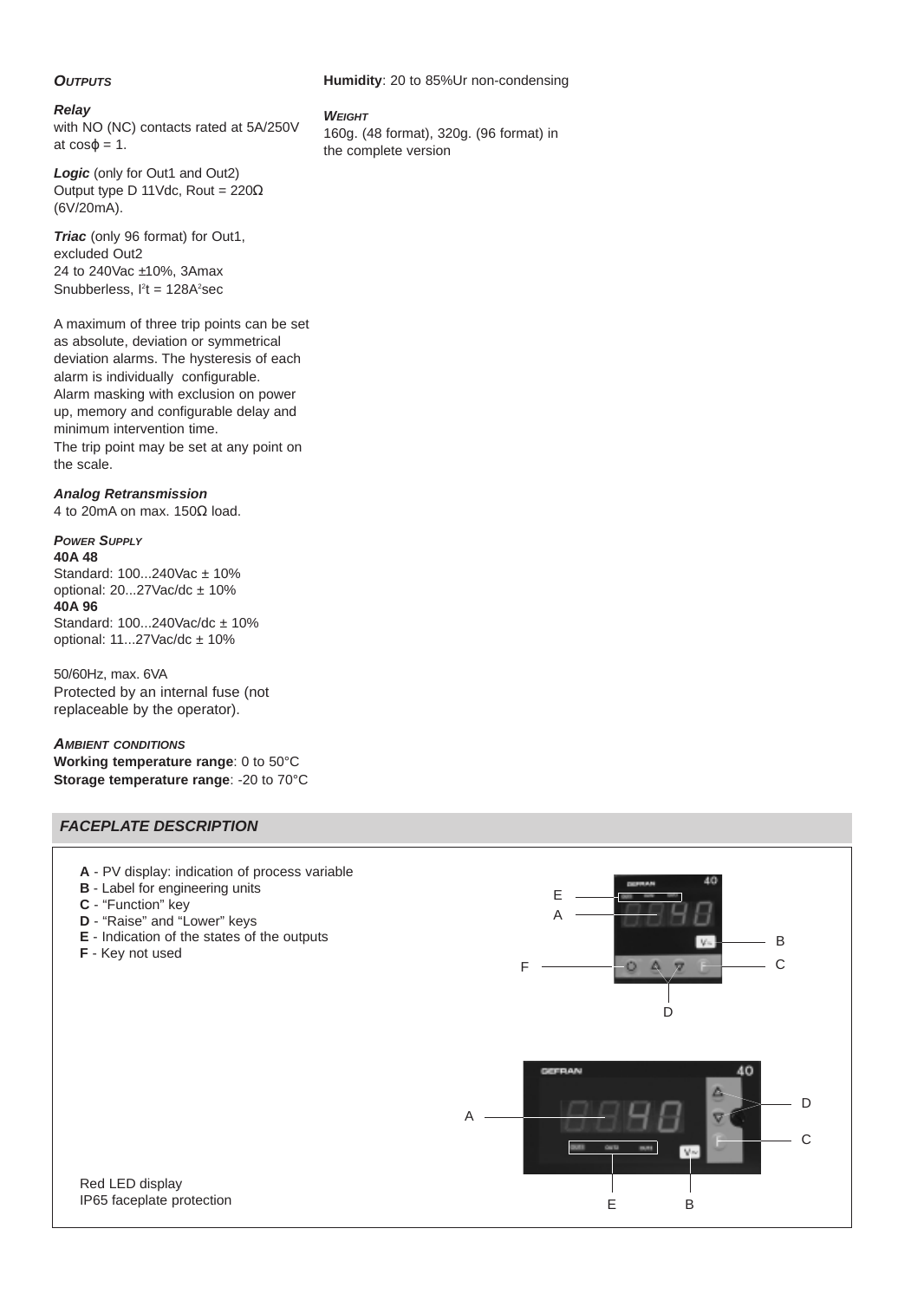## **DIMENSIONS and CUT-OUT**